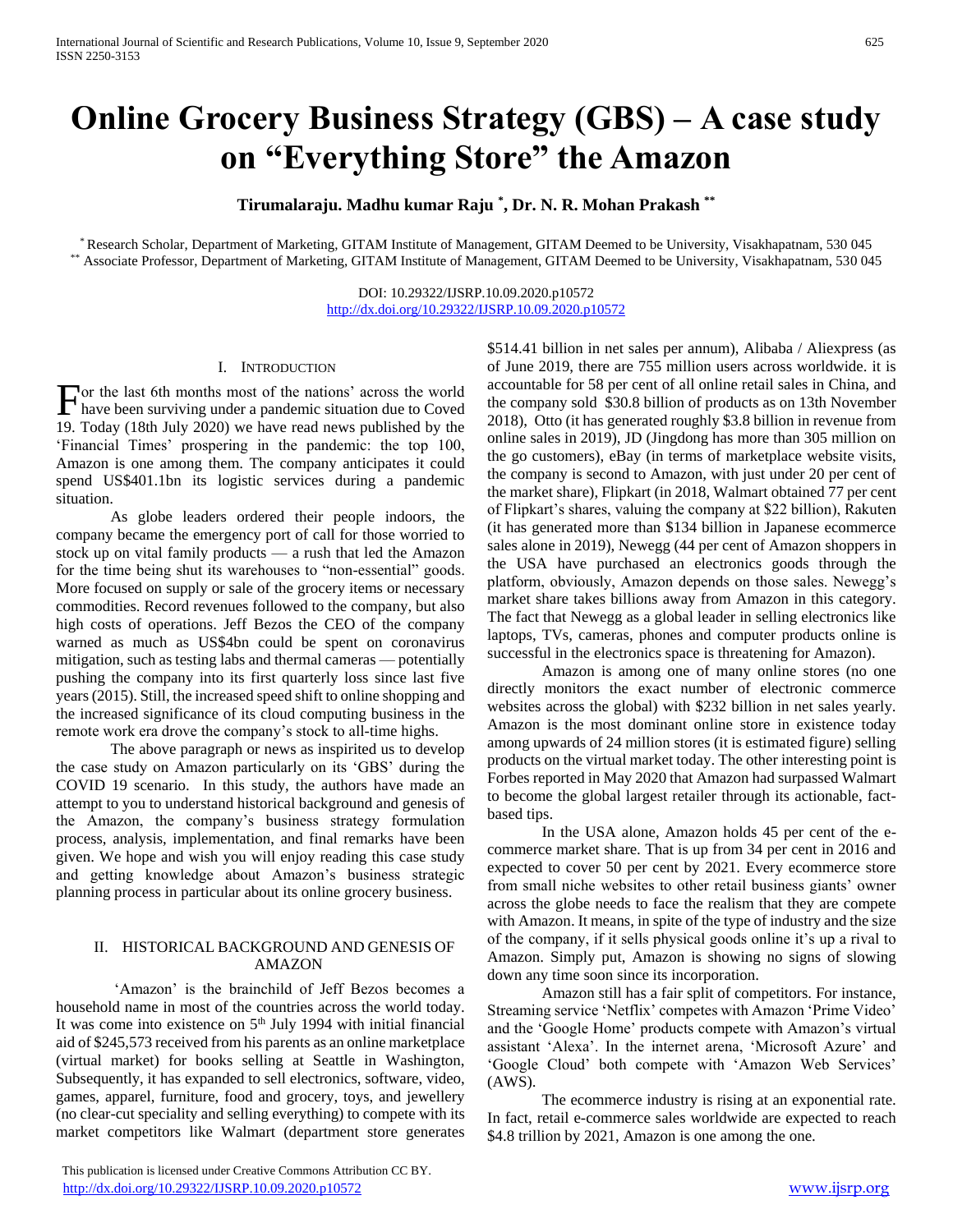Amazon is clearly very good at what they do, but due to no-clear-cut speciality and selling everything, in terms of knowledge and quality, they can't vie with smaller niche shops that are specialists in a particular industry. For example, to purchase niche products like bread oil, CBD for pets and vegan cosmetics customers are more likely to buy from the company that specializes in those industries rather to place orders to Amazon. Even though a single online website does not take a huge chunk of Amazon's market share on its own, but every online store is a threat to it by its collective efforts.

 The present investment worth of the Amazon is almost \$30 billion – a  $12,000,000$  per cent on return on investment. Amazon gradually evolved into a MNC and now is worth a \$890 billion (2019). Amazon is the second USA organization cross a trillion dollar valuation next to Apple Company. As on 10<sup>th</sup> July 2020 the stock price of the Amazon is \$ 3,182.63

## III. GBS FORMULATION OF AMAZON

 The focal point of strategy formulation of an organization is totally in view to the attainment of its mission and vision statement. The box 1 has shown the Mission and Vision statement of Amazon.

## **Box1: Amazon's Mission and Vision Statements The Mission Statement of Amazon**

"to be Earth's most customer-centric company, where customers can find and discover anything they might want to buy online, and endeavors to offer its customers the lowest possible prices."

## **The Vision Statement of Amazon**

"Our vision is to be earth's most customer-centric company; to build a place where people can come to find and discover anything they might want to buy online".

Source: [http://panmore.com/amazon-com-inc-vision-statement](http://panmore.com/amazon-com-inc-vision-statement-mission-statement-analysis)[mission-statement-analysis](http://panmore.com/amazon-com-inc-vision-statement-mission-statement-analysis)

 It has been found that Amazon has a clear, logical, and meaningful vision and mission statements return more than double the numbers in stakeholders benefits when compared to the companies that do not have vision and mission statements. Amazon is a learning organization and intended to more global robust strategy. It may be a top-down or bottom-up strategy, Amazon is more focuses on learning and experienced strategy formulation. It means Amazon is thinking afresh every moment in the formulation of its strategy based on its learning experiences. Amazon wants to formulate its new strategy in response to global challenges and failed strategies. Annual budgeting of the company also plays a vital role in the formulation of its strategy, and the company is critically reviewing its previous strategies. Amazon believes the formal strategic approaches are the most essential way and assesses the outcome of its business cycles quarterly, halfyearly, and annually as the best source to formulate its strategy, however, Amazon is so conscious about to minimize the effect of budgeting though it is included in the strategy formulation process. In our course, we have learned that formulation of strategy processes such as 'War Room', 'Rapid Prototyping', 'Design thinking', and 'Business Model Canvas.' However, like most of

 This publication is licensed under Creative Commons Attribution CC BY. <http://dx.doi.org/10.29322/IJSRP.10.09.2020.p10572> [www.ijsrp.org](http://ijsrp.org/)

the companies like Amazon, is not totally or truly following the processes or approaches has it is.

 Being one of the biggest online business entities I would like to suggest the following approach in the formulation of its strategy.

 Create a **War Room** where it could able add more strength in the process of formulation of its strategy Through

 **Store board**- visualize to its strategic members its incremental improvement in its value propositions, in connection with free shipping,

 **Involvement of organization members**: 'Prime' has over 100 million subscribers, making it the most successful loyalty program of all time, and it has is the 800-pound gorilla.



**Source: [www.amazon.in](http://www.amazon.in/)**

 **Involvement of experts:** Amazon believes contemporary technology is the best expert and the company has been more depending on Artificial Intelligence (AI). Amazon has developed an 'Alexa Fund' for startups, targeted at game-changing Artificial Inelegancy investments.

 **Inputs from diverse perspectives:** Amazon is having a strong system in collecting and assimilation of business information from diverse perspectives. Based on CITI outcomes, Amazon's primary geographic expansion target with global future sales 40 per cent of volume, though it has been growing in emerging markets like Asia and the Middle East. All these have been possible only through the company's business inputs from diverse perspectives.

 **Collaborations:** Amazon is the best example of business collaborations. The company always strives to collaborate with others to strengthen its business. One of its recent collaborations is Sugar & Cloth, a lifestyle blog and brand promoted by Rose. It is as similar to Joy Cho's 'Target-exclusive Cheeky' collaboration.

**Iteration:** The success of Amazon is the step by step approach and strongly believes that innovativeness in Customer Centricity services and strong in Corporate Agility.

## **Rapid Prototyping**

 Normally this approach of strategy formulation is quite suitable for manufacturing industry. Amazon, being an online service proving company, always showing in interest on this approach. Amazon has been experimenting this approach in 'online delivery system strategy', 'seller services strategy', and 'customer services strategies'. 'Failing rapidly' is the benefit of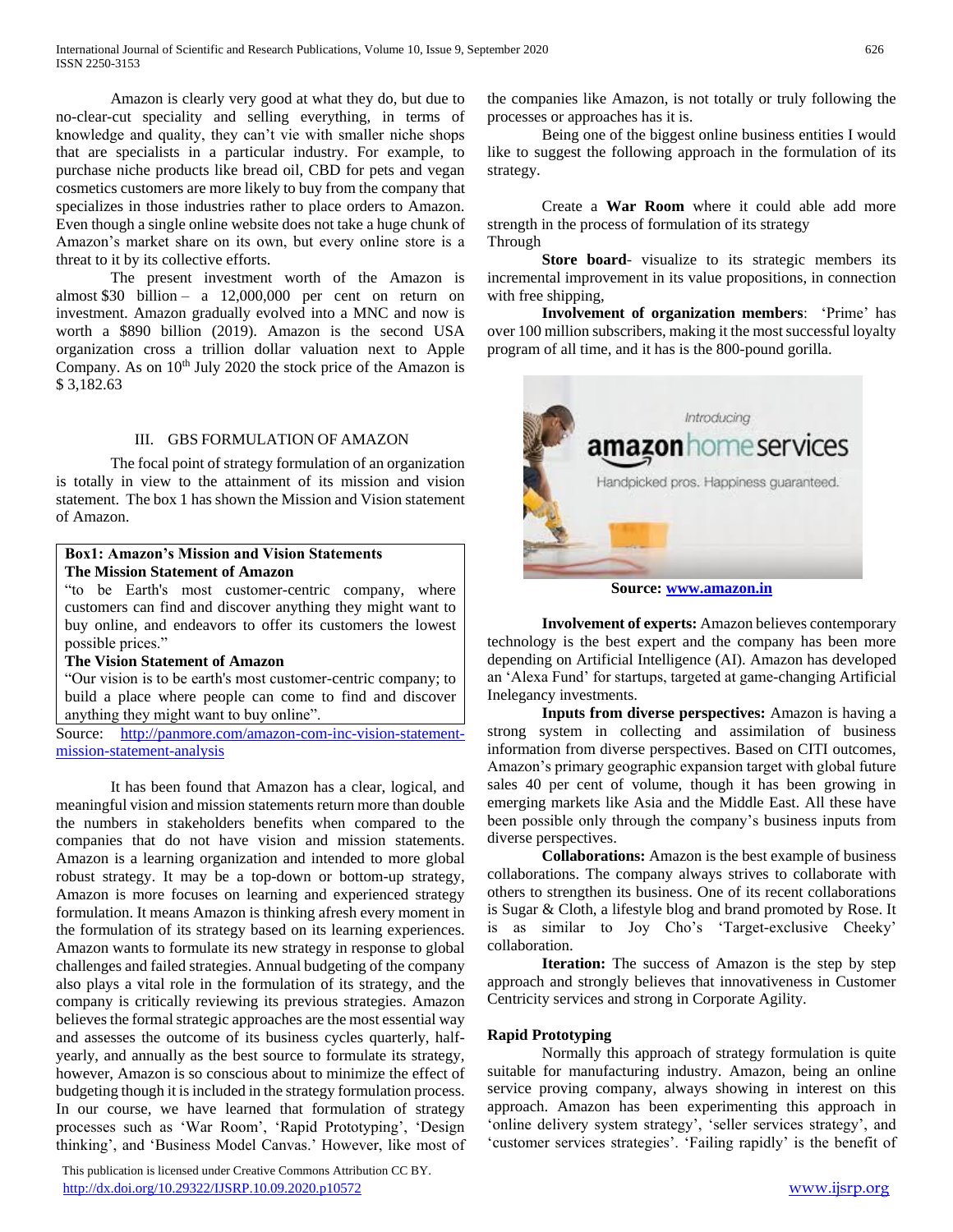rapid prototyping. With the help this practice, Amazon makes everyone of us for business advice, a startup that quickly dominated its industry and set the standard for very business in just about every industry.

# **Deign Thinking**:

 Jeff Bezos, CEO of Amazon has been identified the importance of design thinking and practicing a symmetric approach to creative problem solving. It has made these timeless ideas the foundation for every business he runs, regardless of its industry or the type of product the company offers:

- Business to Business Amazon Web Services
- For ecommerce business services Amazon.com
- Participative Media Business– Amazon Prime
- Publishing Business– The Washington Post

 The optimization of the approach of 'design thinking 'in course of the formulation of strategy has a favor of an iterative, experimental approach for finding best solutions rather than analyzes data for the best possible one.

# **Business Model Canvas (BMC)**

 It is the best suggested approach for formulation of strategy a company like Amazon. With the help BMC Amazon could able to focus on Customer demands, competitive strategies, succession strategies (it means flexibility in operative strategies based on market demand), and more transparence. With the support of BMC Amazon prepare the best strategy to cover all the elements of BMC such as Customer segments, Value proposition, Channels, Customer Relationships, Revenue Streams, Key Activities, Key Resources, Key Partnerships, and Cost structure. Table 1 reveals the brief description of all the elements for formulating of Amazon's BMC.

# **TABLE 1: BUSIENSS MODEL CANVAS OF AMAZON**

| Customer<br>segments | Millions of people across the globe have<br>a Prime subscription and pay their fee for its |
|----------------------|--------------------------------------------------------------------------------------------|
|                      | services respectively.                                                                     |
| Value                | Competitive pricing strategies, selection<br>οf                                            |
| proposition          | products, convenience and fast fulfillment<br>of                                           |
|                      | customers' orders all carry weightage<br>to                                                |
|                      | Amazon's value.                                                                            |
| Channels             | Amazon's website services (AWS) operates as                                                |
|                      | its prime channel. Dissimilar versions exist on                                            |
|                      | its site that aids and abets customers globally. In                                        |
|                      | these days, apps have been formed to speed up                                              |
|                      | its sales growth. Many affiliates have also taken                                          |
|                      | their role in acting as a channel for Amazon like                                          |
|                      | the AAP (Amazon Affiliate Program)                                                         |
| Customer             | 'Amazon' is a brand that is greatly invested in                                            |
| Relationship         | CR and customer retention. It has enjoyed a                                                |
| s (CR)               | healthy and productive CR. Some of their                                                   |
|                      | customer interactions take place<br>with                                                   |
|                      | the reviews of shoppers can leave on their                                                 |
|                      | webpage. Amazon also offers CR service                                                     |
|                      | through phone, online chat or email.                                                       |

| Revenue          | 'Prime' remains Amazon's main revenue                                                      |
|------------------|--------------------------------------------------------------------------------------------|
| <b>Streams</b>   | stream as it is accessible to more customers and                                           |
|                  | in turn, generates the most revenue for them.                                              |
|                  | Other revenue models include to the company                                                |
|                  | are the Commission and Transaction Fees it                                                 |
|                  | makes from its goods as well as the recent sale                                            |
|                  | of electronic books and online content it has                                              |
|                  | been utilizing in its sales.                                                               |
| Key              | Amazon's main activities lead to revenue are as                                            |
| Activities       | follows:                                                                                   |
|                  | 1.<br>Merchandising of its online as well as                                               |
|                  | physical products.                                                                         |
|                  | Development,<br>2.<br>design,<br>and                                                       |
|                  | optimization of its online platform                                                        |
|                  | include a website or app.                                                                  |
|                  | administer supply chain and logistics<br>3.                                                |
|                  | Secure and develop a partnership with<br>4.                                                |
|                  | its items providers and sellers                                                            |
|                  | 5.<br>Support the making of movies or show                                                 |
|                  | on its prime video platform.                                                               |
|                  | Acquire novel ventures to support its<br>6.                                                |
|                  | ecosystem                                                                                  |
| Key              | Physical<br>of<br>the<br>resources<br>company                                              |
| <b>Resources</b> | like <b>fulfillment</b> centers (warehouses),<br>and                                       |
|                  | chain<br>supply<br>automation.                                                             |
|                  | Amazon's technological infrastructure, in                                                  |
|                  | particular, is crucial for its everyday business                                           |
|                  | model. The software engineers of the company<br>- of                                       |
|                  | are responsible for the creation<br>who<br>its online platform infrastructure. Much of the |
|                  | popular online culture has also served the                                                 |
|                  | purposes of the company well where it is used                                              |
|                  | to make attractive sales.                                                                  |
| Key              | The key partners of the company are the Sellers                                            |
| Partnerships     | who alone generate the most revenue to the                                                 |
|                  | Other<br>company<br>partners                                                               |
|                  | include authors, publishers, and logistic part                                             |
|                  | ners increase Amazon's value and help in the                                               |
|                  | conversion of many people into customers.                                                  |
|                  | Amazon values every partner and has many                                                   |
|                  | times credited them for their help.                                                        |
| Cost             | Amazon's cost structure is determined by value.                                            |
| structure        | It means that the company functions on a                                                   |
|                  | system that only benefits them economically.                                               |
|                  | Amazon's IT, and fulfillment centre is also a                                              |
|                  | vital component in this regard as it enables the                                           |
|                  | firm to operate on a worldwide scale. Other vital                                          |
|                  | elements utilized in the cost structure of the                                             |
|                  | its customer<br>include<br>service<br>company                                              |
|                  | as software<br>centers as<br>well                                                          |
|                  | development centers across the globe.                                                      |

Please see the exhibit 1 to know the details of Amazon's BMC.

# IV. AMAZON'S GBS ANALYSIS

 "To flawlessly link the digital and brick-and-mortar shopping knowledge in order to be part of every particular purchase made" – it is the main objective of a big online shopping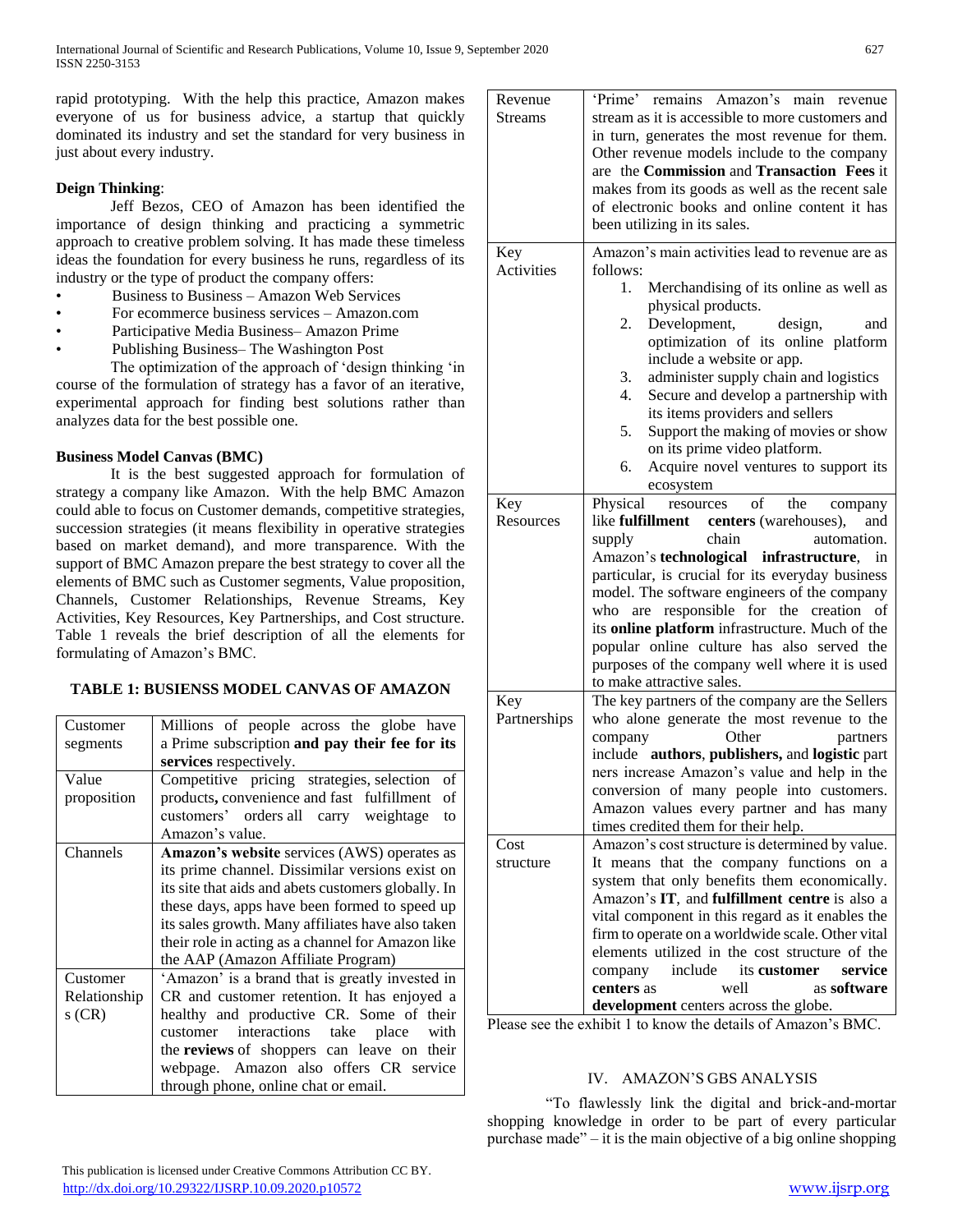store's business strategy i.e. Amazon. The goal and strategy clearly state that the company strives to become so embedded in people's lives that they can't imagine living without it.

 In recent times Amazon has entered into Grocery shopping. It was observed that the company continues its test, learn and pivot strategy with this category of online shopping and delivery service options. And the company believes that selling groceries to a customer is important to selling them everything else. Here, importantly for the company, the GBS further embeds suppliers' brands into its daily routines.

 Amazon's Whole Foods acquisition has allowed the company to experiment with grocery delivery services, offering discounts to Whole Foods shoppers who have an Amazon Prime membership and even selling Amazon devices inside the Whole Foods stores. Future plans call for additional, larger stores with space for more items and online order pickup services.

- a) The GBS presupposes that suppliers brand, quality, price, the popularity of the company, delivery schedule influence on the success of Amazon's grocery business and its strategy.
- b) The underlining assumption takes into consideration of Amazon's ' GBS' is the rate of influence of 'external environment', 'current strategy', and 'internal environment'

 As a part of the GBS, the company opened 'Amazon Go' as a pioneer in this category of physical stores where we don't find cashiers or checkout lines. Amazon Go opened after extensive testing with Amazon staff and at present has 10 stores in three cities. Serving ultra-convenience, the store sells grocery items and prepared foods. The store operating by using advanced technology, all the products are thoroughly scanned and customers' accounts are charged (based on value delivery and prices charged proposition) as they leave the store with their items. The effective function of this kind of store(s) is the influence of the Corporate Governance of the company, and the structure of the organization. The current Amazon business strategy is very much supportive to expend its businesses or diversification.

- c) There are nine core assumptions had been examined in the course of 'Amazon's Glossary Business Strategy' and its hypothesis testing?
	- 1. Amazon's popularity'- the company heads the ranking of the most popular shopping apps in the US with 150.6 million mobile users accessing the Amazon app in September 2019 (Statista, 2019)
	- 2. 'customers' Trust on Amazon brand'- 89 per cent of buyers agree that they are more likely to buy products from Amazon than other economic sites,
	- 3. 'its Revenue'- the company brought \$75.5 billion in sales revenue in the first quarter of 2020 (Amazon,2020),
	- 4. 'The most popular Amazon product category'- the electronics category was the most popular product category purchased by Amazon buyers in the US (44%) (Feedvisor, 2019),
	- 5. 'The most important factors driving purchasing decision on Amazon'- 82 per

 This publication is licensed under Creative Commons Attribution CC BY. <http://dx.doi.org/10.29322/IJSRP.10.09.2020.p10572> [www.ijsrp.org](http://ijsrp.org/)

cent of Amazon shoppers say the price is a significant factor to consider when shopping on the platform (Statista, 2019),

- 6. 'Amazon usage by Device'- 67 per cent of Amazon shoppers prefer to shop using their Personal Computer or Laptop (Cpcstrategy, 2018),
- 7. 'Number of items sold on Amazon per minute' – on average, small and mediumsized businesses located in the US sell more than 4000 items per minute (as per Amazon 2019),
- 8. 'Number of Sellers on Amazon' Amazon has more than 2.5 million sellers presently active selling on the market place (Marketplacepulse, 2019).
- 9. 'Buyers visit Amazon for inspiration' 23 per cent of online shoppers go first on Amazon for inspiration when they don't have a particular product in mind for purchase (Episerver, 2019).

*Source for 1 to 9 points: [www.oberlo.in/blog/amazon-statistics](http://www.oberlo.in/blog/amazon-statistics)*

d) The hypothesis has been tested based on the assumptions that it was accepted. A future element of the Amazon GBS includes additional locations, possibly in airports. Other competitive retailers of Amazon, including 'Kroger' and 'Walmart', are watching closely, with many eager to tap into the technology that lets customers purchase items without waiting in a checkout line.

# V. AMAZON'S GBS IMPLEMENTATION

 Now the authors try to understand Amazon GBS implementation based on applying the 4A model. Through this model, the authors made an attempt to identify issues and describing what would be needed to happen for it to be achieved in terms of

- i. Whether Amazon has aligned (**alignment**) externally, internally, and in leadership?
- ii. Does Amazon have the **ability** to implement the strategy?
- iii. Is the company's **Architecture** in place to drive to performance?
- iv. The '**Agility**' (responsive and nimble) of the Company.

The observations of 'the GBS' implementation of the company based on the above-cited 4A model elements have been given below:

1. Amazon with its online business networks in terms of shoppers, sellers, financial and logistic services providers, technology and the committed leadership support don't face any notable issues in a step by step implementation of its 'Glossary Business strategy.' Particularly in grocery business 'Amazon' is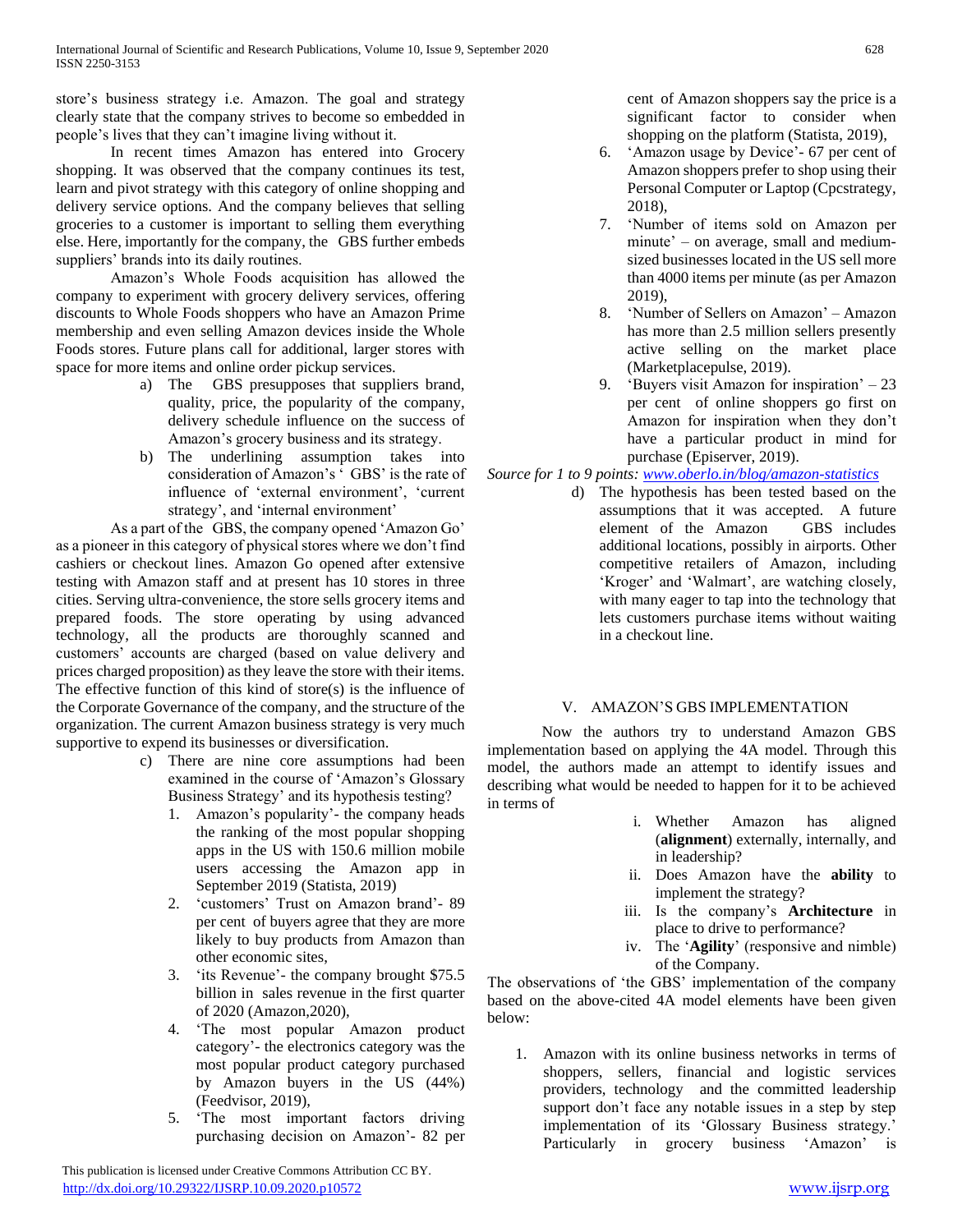- 2. Amazon has shown its 100 per cent ability in the implementation of this strategy. The justification of the statement is based on 'Amazon's effective Management Information System' which do not allow to deviate from 'meeting needs of customers', 'incorporate data analysis in its decision making', 'constant learning about customers, for example as shoppers search and add goods to their cart, behavioural data shows trends that identify grocery items preferences and buying behaviours', 'building a community for its customers- which is necessary in case of the grocery business, as per research reports 87 per cent of customers prefer grocery feedback from people they know and trust versus brands', 'building a loyalty program to intensive customers – in 2015, the company was launched 'Amazon Prime Day' though this 'for one day only' Amazon Prime members have access to deep discounts and exclusive offers', and to grow as a result of its dedication to trying new thingsfeathers like grocery items reordering and returning damaged items. These are in addition to required resources, time and other factors such as risk-taking, financing, understanding of government policies and procedures support to the company.
- 3. 'Amazon Echo has grown to the point it makes up 75 per cent of the worldwide smart speaker market and stood in 1st rank among world smart speaker market in the III Quarter  $2018' - I$  coated this statement to make us understand that 'the company's optimization of 'architecture' in place to drive to perform the strategy. The company is operating its 'grocery' business with 30 data centres in its worldwide network at about 600 megawatts of Information Technology. Amazon wants to penetrate its 'grocery' business through its strategy wants to use the services of its AWS (Amazon Web Services – www.aws.com) worldwide cloud infrastructure. It is most secure, widespread and dependable cloud platform providing over 175 completely featured services from all the 30 data centres worldwide. The AWS has the huge and most dynamic ecosystem ready to serve Amazon's millions of active customers and tens of thousands of partners worldwide.
- 4. Amazon becomes the synonyms of the word 'Agility.' The company has been showing its consistent responsiveness towards each one of its customers towards his/her needs the price versus value delivery, items quality, packing, and delivery, merchandising, self ability to mould to meet the present market demands.

## VI. CONCLUSION

 With this attempt of developing this case study on 'online GBS of Amazon' would make us understand there is a thread which connects a strategy formulation, analysis, and implementation. A strong synchronization among these three plays a vital role in the success of any strategy. The management of Amazon is having the keen and in depth knowledge to study the global business environment, the impact macro business environment on online business in general and on online grocery business in particular. Amazon has also the skill to turn the panic environment situation as favourbal to its business. Initially, a strategist or a company should analyze the need and purpose of a specific strategy based on his/her/its demands. Amazon has needed a business strategy of its online business to serve its customers in better a manner, business sustainability, consistent growth, profitability, and finally face the global competition for full filling its 'mission and vision statement and further grade up its online grocery business. The major pillar of a strategy formulation is the organizations 'mission and vision statements' Amazon is fully understood this and one can easily notice this by study its business strategies. The outcome of our study clearly states that Amazon's strategy formulation confined to its mission and vision statements. It was found that the BMC play a significant role in Amazon's strategy formulation rather than other elements in the course of strategy formulation. The formulated strategy of the company has been thoroughly analyzed based the Amazon's Strengths and Opportunities. The authors took the help of the 4A model to study the issues in the implementation of the strategy and found that Amazon got to succeed in the implementation of its strategy without any deviations.

#### **REFERENCES**

- [1] A.G. Lafley , Roger L. Martin, "Playing to Win: How Strategy Really Works Hardcover" ,February 5, 2013, Harvard Business Review Press
- [2] John Lewis Gaddis, "On Grand Strategy Hardcover", April 3, 2018, Penguin Press/Penguin Group (USA) Inc
- [3] Richard Rumelt "Good Strategy Bad Strategy: The Difference and Why It Matters Hardcover – Deckle Edge", July 19, 2011, HBS Press
- [4] Sir Lawrence Freedman, "Strategy: A History Hardcover", October 2, 2013, OUP USA

#### **AUTHORS**

**First Author** – Tirumalaraju. Madhu kumar Raju , Research Scholar, Department of Marketing, GITAM Institute of Management, GITAM Deemed to be University, Visakhapatnam, 530 045, cell: 8978755333, email: tmadhukumar@yahoo.com **Second Author** – Dr. N. R. Mohan Prakash , Associate Professor, Department of Marketing, GITAM Institute of Management, GITAM Deemed to be University, Visakhapatnam, 530 045, cell: 9848515137, email: mnedunur@gitam.edu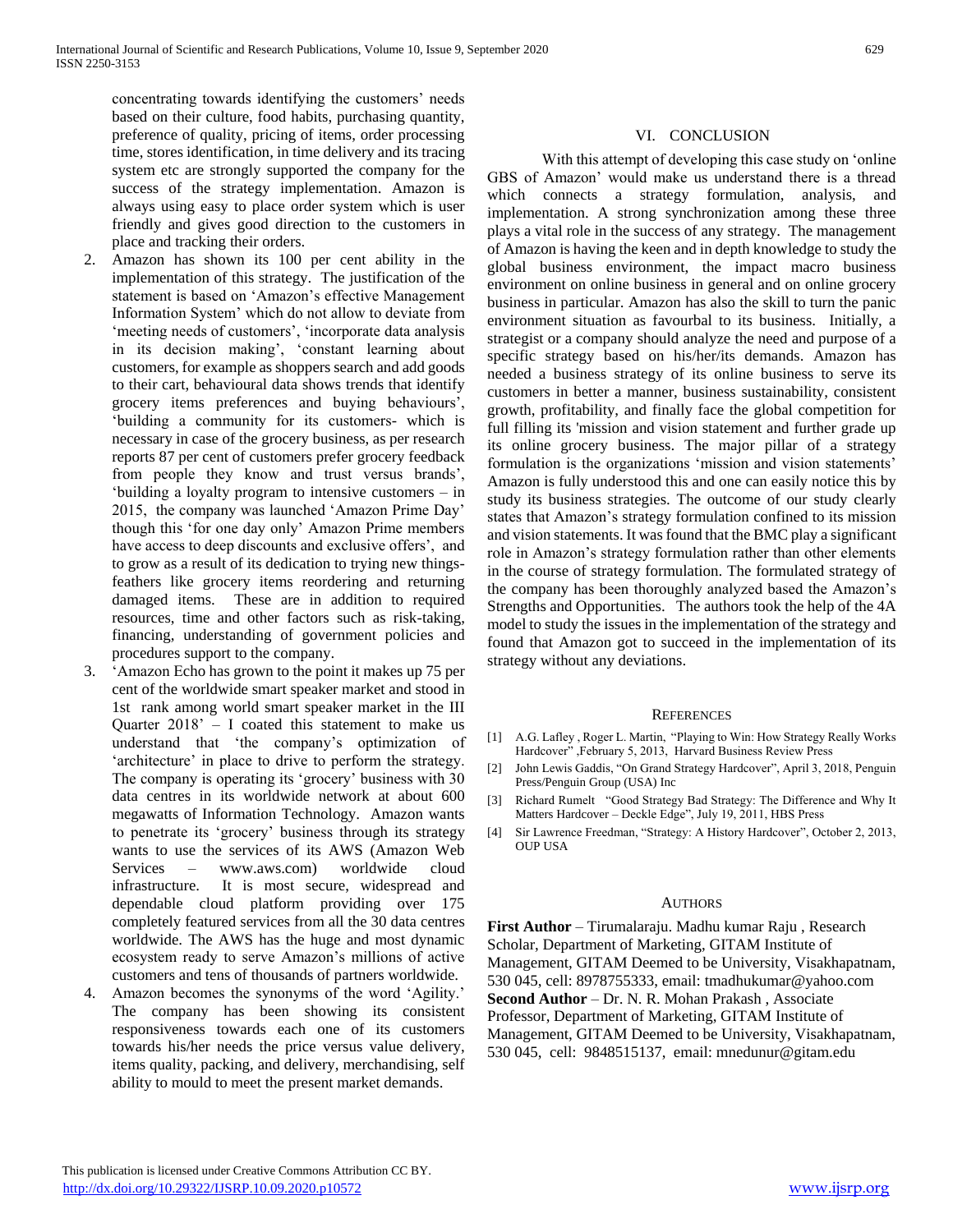# EXHIBITS AND CITATIONS

**Exhibit 1: Amazon's Business Model Canvas**



Source:<https://bstrategyhub.com/how-does-amazon-makes-money/>





## **Graph 1: A Graphical representation of the intensifying growing of Ranking of the Amazon (presented by the magazine Fortune 500)**

Source: 1) Fortune, 2)<https://www.greyb.com/amazon-business-strategy/>last visited on 17th July 2020

Amazon ranked  $8<sup>th</sup>$  on Fortune 500 companies 2018 list,  $5<sup>th</sup>$  in its 2019 list, and claimed  $2<sup>nd</sup>$  in 2020 list – It's the best rank ever since Amazon made its presence in the magazine for the1st time in 2002. Since then, Amazon has been continuously listed on the coveted list, each time with a rank better than the previous year.